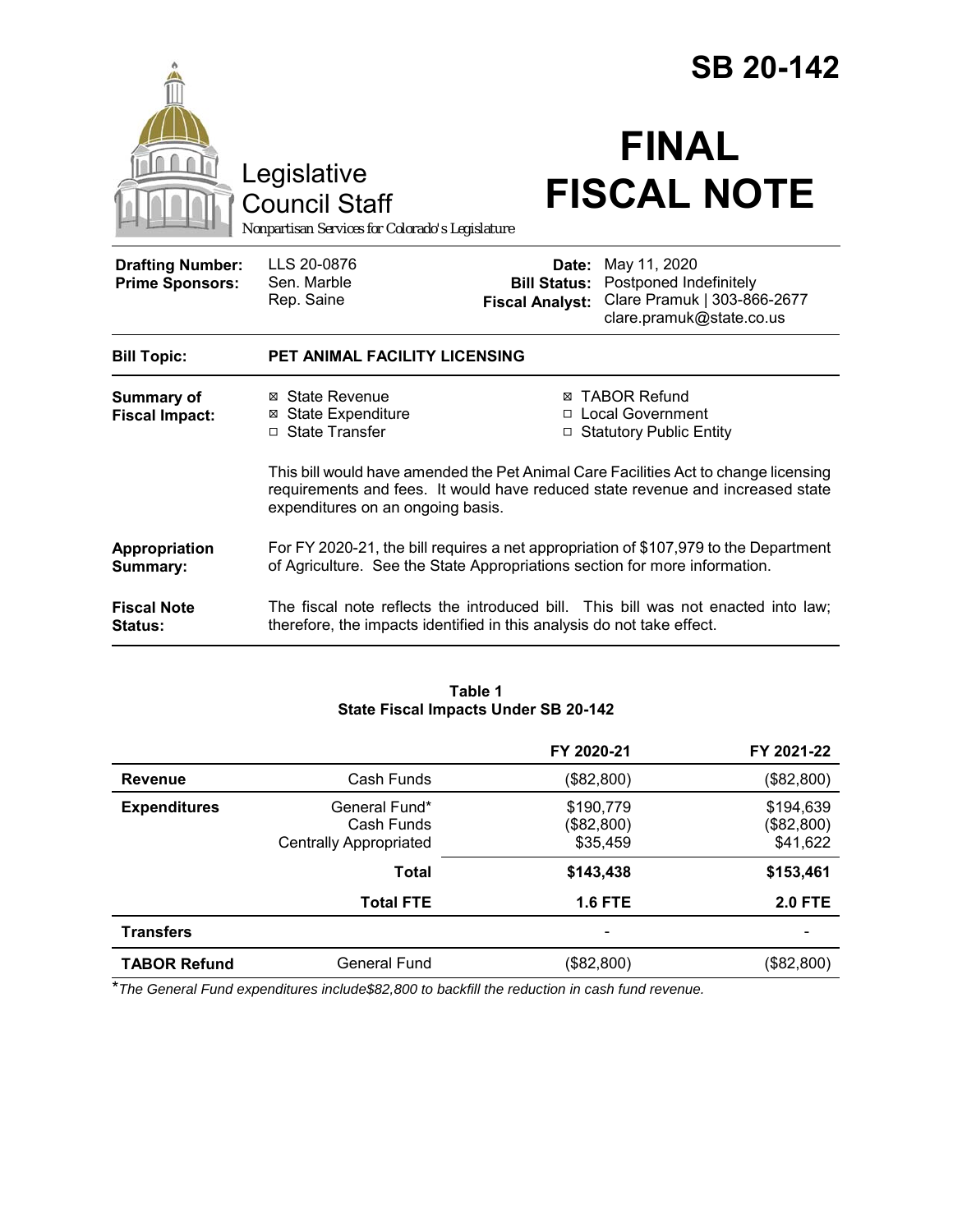May 11, 2020

## **Summary of Legislation**

This bill amends the Pet Animal Care Facilities Act (PACFA) to make the following changes:

- requires the regulation of providers who board up to three pet animals at one time with a license fee limit of \$125;
- exempts nonprofit animal shelters from regulation;
- reduces the maximum PACFA facility licensing fee from \$700 to \$500;
- limits the renewal fee for a groomer's license to \$50; and
- allows for the importation of animals by a pet animal facility operator without a license.

#### **Background and Assumptions**

PACFA is administered by the Department of Agriculture (CDA) which includes licensing and inspection of over 2,200 facilities. The CDA has 7.0 FTE dedicated to the PACFA program administration. House Bill 17-1228 exempted providers who board no more than three pet animals at one time from regulation under the PACFA, which allows pet sitters associated with pet sitting technology platforms to operate without a PACFA license. The fiscal note assumes that there are 500 individuals providing boarding services throughout the state.

#### **State Revenue**

This bill is expected to reduce revenue from fees by \$82,800 per year beginning in FY 2020-21 to the PACFA Cash Fund as explained below.

**Fee impact on PACFA licensees**. Colorado law requires legislative service agency review of measures which create or increase any fee collected by a state agency. These fee amounts are estimates only, actual fees will be set administratively by CDA based on cash fund balance, estimated program costs, statutory fee limits, and the estimated number of licenses subject to the fee. A number of current fees exceed the new \$500 limit and they are expected to be reduced to \$500. Table 2 below identifies the fee impact of this bill.

| Type of Fee                  | <b>Proposed</b><br><b>Fee</b> | <b>Current</b><br>Fee | <b>Number</b><br><b>Affected</b> | <b>Total Fee</b><br>Impact |
|------------------------------|-------------------------------|-----------------------|----------------------------------|----------------------------|
| Pet Animal Rescue >100 pets  | \$0                           | \$425                 | 139                              | (\$59,075)                 |
| Pet Animal Rescue <100 pets  | \$0                           | \$325                 | 33                               | (\$10,725)                 |
| Pet Grooming Renewal         | \$50                          | \$350                 | 177                              | (\$53,100)                 |
| Dog Breeder Large Scale >100 | \$500                         | \$550                 | 32                               | (\$1,600)                  |
| Pet Animal Shelter >3,000    | \$500                         | \$600                 | 17                               | (\$1,700)                  |
| Pet Retail/Wholesale         | \$500                         | \$600                 | 191                              | (\$19,100)                 |
| Pet Boarding up to 3 pets    | \$125                         | \$0                   | 500                              | \$62,500                   |
|                              |                               |                       | <b>Annual Total</b>              | (\$82,800)                 |

#### **Table 2 Fee Impact on PACFA Licensees**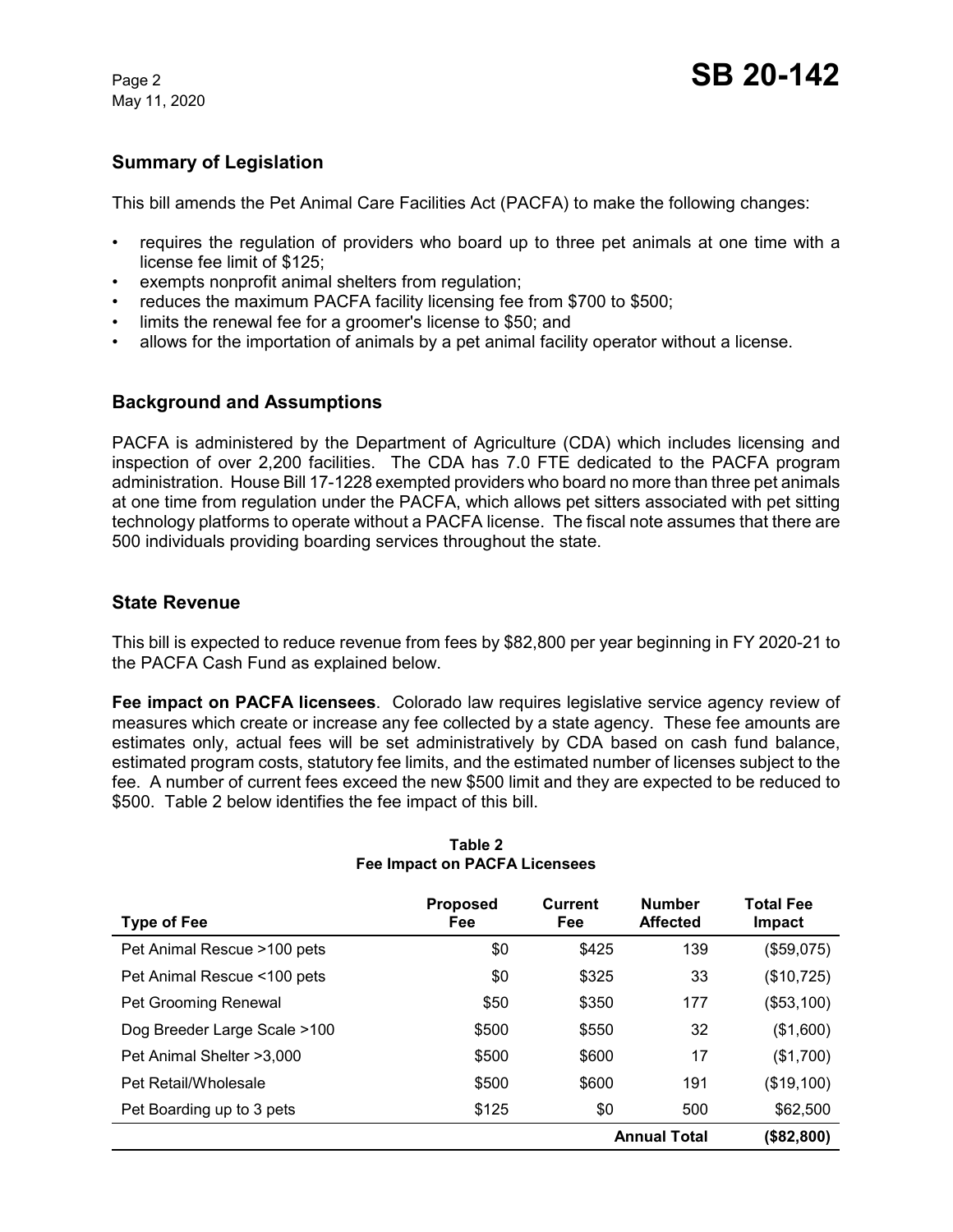## **State Expenditures**

This bill will increase state expenditures for the PACFA program in the CDA by \$143,438 and 1.6 FTE in FY 2020-21 and \$153,461 and 2.0 FTE in FY 2021-22. Fees by PACFA licensees typically fund the program, but due to the limits in license fees, new costs will be funded from the General Fund. These costs are shown in Table 3 and explained below.

|                                  |                   | FY 2020-21 | FY 2021-22     |
|----------------------------------|-------------------|------------|----------------|
| <b>Department of Agriculture</b> |                   |            |                |
| <b>Personal Services</b>         |                   | \$86,199   | \$103,439      |
| <b>Operating Expenses</b>        |                   | \$2,430    | \$2,700        |
| <b>Capital Outlay Costs</b>      |                   | \$13,650   |                |
| Vehicle Lease and Mileage        |                   | \$5,700    | \$5,700        |
| Centrally Appropriated Costs*    |                   | \$35,459   | \$41,622       |
|                                  | <b>Total Cost</b> | \$143,438  | \$153,461      |
|                                  | <b>Total FTE</b>  | 1.6 FTE    | <b>2.0 FTE</b> |

#### **Table 3 Expenditures Under SB 20-142**

 *\* Centrally appropriated costs are not included in the bill's appropriation.*

**Department of Agriculture.** To implement the bill, the PACFA program will conduct rulemaking for the new licensees and set fees that comply with the limits in the bill. Additional staffing is required to address the overall increase in licensees. This includes 1.0 FTE of a compliance specialist for inspections and to handle complaints, and 1.0 FTE of an administrative assistant to track the new licensees, verify the tax exempt status of rescue organizations, and to respond to an increase in inquiries and complaints regarding the new licensees. The compliance specialist requires a uniform, body armor, and a body camera, all of which are included in the capital outlay costs for FY 2020-21. The inspector also requires a vehicle to do site visits. First year costs are prorated for the effective date and General Fund paydate shift.

**Centrally appropriated costs.** Pursuant to a Joint Budget Committee policy, certain costs associated with this bill are addressed through the annual budget process and centrally appropriated in the Long Bill or supplemental appropriations bills, rather than in this bill. These costs, which include employee insurance, supplemental employee retirement payments, and indirect costs, are estimated to be \$35,459 in FY 2020-21 and \$41,622 in FY 2021-22.

**TABOR refund**. The bill is expected to reduce state General Fund obligations for TABOR refunds by \$82,800 in FY 2020-21 and FY 2021-22. Under current law and the December 2019 Legislative Council Staff forecast, the bill will correspondingly decrease the amount refunded to taxpayers via sales tax refunds made available on income tax returns for tax years 2021 and 2022, respectively. A forecast of state revenue subject to TABOR is not available beyond FY 2021-22.

## **Effective Date**

The bill was postponed indefinitely by the Senate State, Veterans, and Military Affairs Committee on February 12, 2020.